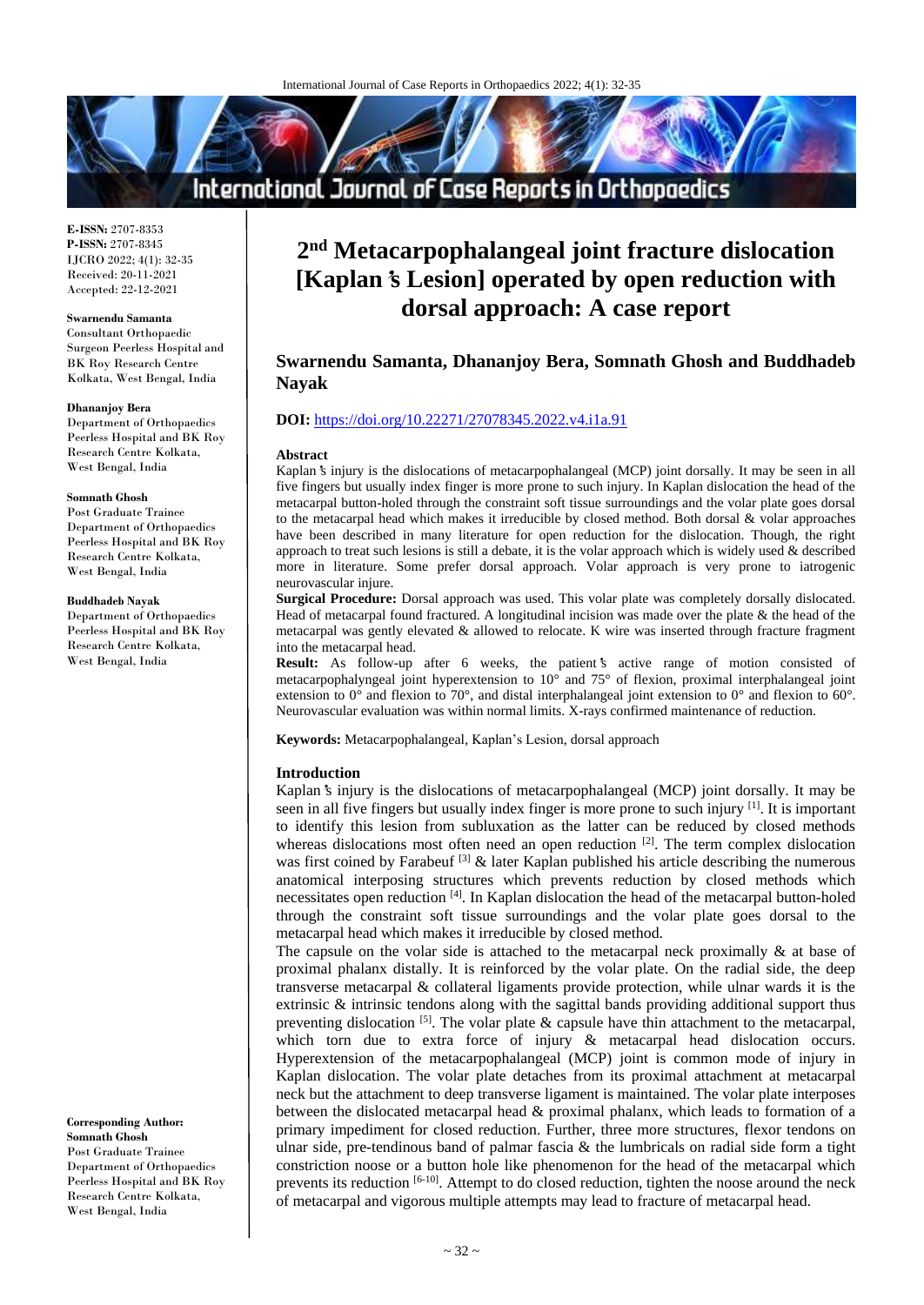The index finger is most commonly injured  $[11, 12]$  followed by little finger. However the ring & the middle fingers escape isolated injuries due to support from neighbouring digits  $\&$  strong deep transverse metacarpal ligaments  $^{[13]}$ .

Both dorsal & volar approaches have been described in many literature for open reduction for the dislocation. Though, the right approach to treat such lesions is still a debate  $[10, 16, 17]$ , it is the volar approach which is widely used & described more in literature  $[6, 8, 14, 15]$ . Some prefer dorsal approach  $[7, 9, 13]$ . Volar approach is very prone to iatrogenic neurovascular injure.

# **A case report**

A 13 year old female, presented with pain and swelling over right hand, around index finger, when she sustained injury to volar aspect of outstretched finger while fall from standing due to slip at home. On examination, there was hyperextension at  $2<sup>nd</sup>$  metacarpophalyngeal joint (figure 1), and distal digit was slightly deviated towards middle finger. The distal and middle IP joints were flexed, and extensor tendons were relaxed. There was a smooth round shaped bony mass formed by the head of 2nd metacarpal on volar aspect of hand with puckering bilaterally.



**Fig 1:** clinical photographs

There was no distal neurovascular deficit. X-rays (figure 2) was suggestive of dorsal dislocation of proximal phalanx of the right index finger with fractured metacarpal head with dorsal displacement of the fracture fragment. Based on this picture, dorsal open reduction was attempted for this complex metacarpophalyngeal joint dislocation.



**Fig 2:** Roentgenogram

#### **Surgical Procedure**

With the patient in supine position, in regional anaesthesia in the form of brachial block, Patient was positioned with tourniquet, used to obtain bloodless field during surgery. Painting and draping was done in usual fashion to have an aseptic field. Dorsal approach was used. For that, curvilinear incision was made in dorsal aspect of index finger extending in the 2nd web space. The extensor mechanism was identified & incised on the ulnar side. The visible part of capsule, thus exposed was carefully incised longitudinally with a 11 number blade. The collateral ligaments were found caught within the joint which were released. We were able to gently retract them aside. Then the volar plate was visible which was strong, taut, shiny & glistening white in colour resembling the capsule. This volar plate was completely dorsally dislocated. Head of metacarpal found fractured. A longitudinal incision was made over the plate in the centre & with a small retractor or a curved small artery forceps the head of the metacarpal was gently elevated  $\&$ allowed to relocate between the cut ends of the plate. The leaflets of the plate move away ulnar & radial ward allowing the relocation to occur concentrically. Stability & adequacy of the reduction was noted by moving the finger in flexion & extension & by direct visualisation under naked eye. K wire was inserted through fracture fragment into the metacarpal head (figure 3) . fragment was found to be stable & the metacarpophalangeal joint was also found to be stable enough.



**Fig 3:** post operative radiograph

Following reduction. The capsule was re-sutured  $\&$  the ulnar part of the extensor mechanism was reconstructed using vicryl sutures. This is to prevent instability &

iatrogenic subluxation or dislocation. The wound was washed thoroughly & sutured. Puckering of the skin on the volar side & void on the dorsal side disappeared as joint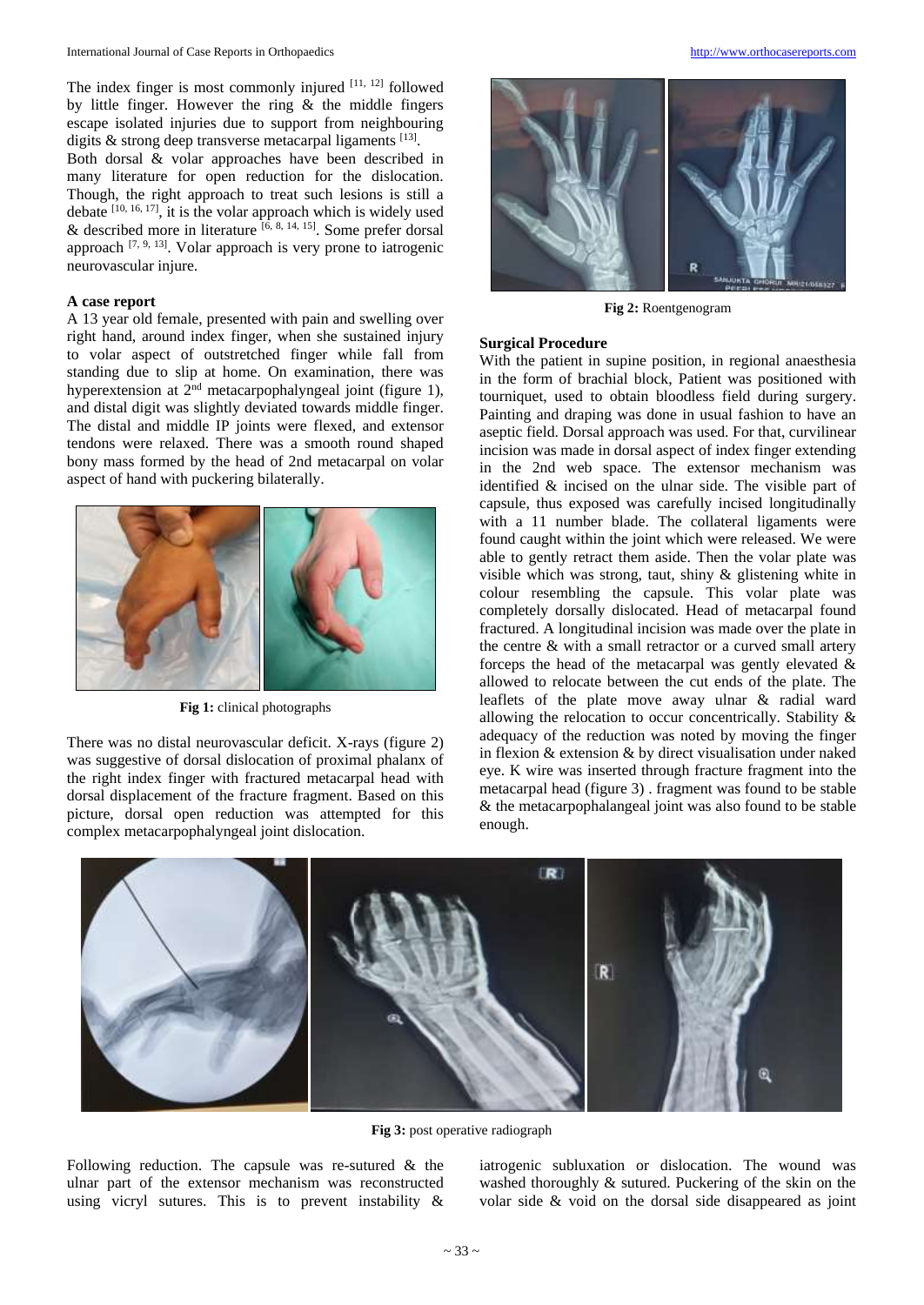relocated post operative straight cock up slab applied up to proximal interphalangeal joints. No neurovascular damage was noted postoperatively.

#### **Follow up**

Patient was discharged on the 3rd Post-Operative day. The sutures were removed on 14th post- operative day. The wire and the splint were removed at 3 weeks allowing gradual active mobilisation.

Patient was followed weekly for the first 3 weeks & later once a month for 3 visits. Total visits were 6 & the duration of follow-up were 3.5 months. Check X-ray was done once post-operatively and at 3 and 6weeks. Physiotherapy in the form of strengthening exercises was started after 6 weeks, once patient had regained >70% of previous movement.

#### **Result**

As follow-up after 6 weeks, the patient**'**s active range of motion consisted of metacarpophalyngeal joint hyperextension to 10° and 75° of flexion, proximal interphalangeal joint extension to 0° and flexion to 70°, and distal interphalangeal joint extension to 0° and flexion to 60°. Neurovascular evaluation was within normal limits. Xrays confirmed maintenance of reduction.

# **Discussion**

Out of the two main approaches described for open reduction - volar & dorsal, extensive literature has been written on volar approach by Kaplan & other authors  $[6, 8, 10, 10]$ <sup>15-21]</sup>. In this approach volar structures are required to release along with the volar plate, which increase the risk of injury to radial neurovascular bundle (digital nerve & vessel). That**'**s how made dorsal approach was popularized [7, 9, 13] in which dorsal approach the risk of injury to the neurovascular bundle is much less as it lies between the metacarpal head & skin volar aspect. Becton *et al*. [7] reported in a series of 9 cases where complex MCP joint dislocations was treated by both approaches. He reported that by volar approach some patients developed sensory loss on the radial aspect of the operated finger in comparison to the dorsal approach. In conclusion of the study by Becton, dorsal approach should be the preferred approach to treat such injuries. Kaplan advocated that, the superficial transverse metacarpal ligament & distal transverse fibers (i.e. Notatory ligament) need to be released for easy reduction of the dislocation. In contrary De Coster [22, 23] advised not to release those important structures, unless they interfere in the reduction. Because, the risk of re-dislocation is also reported where above ligaments were released. In our case, reduction was achieved without release of the above ligaments hence, no re-dislocation occurred in postoperative period.

Deep transverse ligament is also a culprit for reduction of MCP joint in many cases. Murphy<sup>18</sup> reported the role of volar subluxation of deep transverse metacarpal ligament which forms a part of the noose around the head of MC & prevents reduction. Deep transverse ligament needs release if it prevents reduction. We did not face such problem, hence this ligament was not released. In our case, by dorsal approach, management of osteochondral fractures was much easier. Becton *et al*. reported association of Osteochondral fractures in nearly half of these injury  $[7, 9]$ . Commonly, the osteochondral fragments are on the dorsal aspect of metacarpal head & are ideally addressed by dorsal approach.

We also had small osteochondral fracture of the metacarpal head which was managed with dorsal approach with ease. In Kaplan injury, main culprit for closed reduction of MCP joint is the volar plate. It dislocates dorsally  $\&$  lies between the MCP joint. By dorsal approach the volar plate can be visualised directly, as a glistening white structure which is very similar to the capsule. Hence, care should be taken to identify it properly, incise the plate longitudinally & not to damage the capsule.

As volar plate is an important stabiliser to the joint; longitudinal splitting of this volar plate is criticised in many past studies as it causes delay in recovery & leads to instability of the joint which may result in iatrogenic dislocation or subluxations later [24].

In a case report by Sandeep *et al*., reported about a needling technique where by percutenous needling from dorsal aspect volar plate was incised longitudinally, which facilitated the easy reduction of dislocation by closed means [25].

#### **Conclusion**

Both dorsal and volar approaches can be used for the treatment of complex dislocations of MCP joint. As discussed above the Dorsal approach is preferred in view of reducing the possibility of iatrogenic neurovascular injury. Extensive follow-up and clinical evaluation should be done to thoroughly assess the effectiveness and complications of both the approach.

#### **Conflict of interest:** nil **Funding:** nil

## **References**

- 1. Green DP, Butler TE Jr. Fractures & dislocations in the hand. Rockwood C.A. Jr, Green DP, Bucholz RW, Heckman JD. Fractures in adults. 4th edition Philidelphia PA; Lippincott-Raven, 1996;1:607-700.
- 2. Eaton RG. Joint injuries of the hand. Springfield III., Charles C. Thomas. 1971.
- 3. Farabeuf LHF. De la luxation du ponce enarriere, Bull. Xoc. Chir, 1876;11:21-62.
- 4. Kaplan EB. Dorsal Dislocation of the Metaxarpophalangealjoing of the Index finger. J. Bone joint Surg. 1957;39A:1081-86.
- 5. Baldwin LW, Miller DL, Lockhard LD, Evans EB. Metacarpophalangeal Joint Dislocations of the Fingers. J. Bone and Joint Surg. 1967;49-A:1587-90.
- 6. Al-Qattan MM, Robertson GA. An anatomical study of the deep transverse metacarpal ligament. J Anat. 1993;182(3):443-446.
- 7. Johnson AE, Bagg MR. Ipsilateral cimplex dorsal dislocations of the index and long finger metacarpophalangeal joint. Am J Orthop. 2005;34(5):241-245
- 8. Becton JL, Christaian JD Jr, Goodwin HN, Jackson JG III. A simplified technique for treating the complex dislocation of the index metacarpophalangeal joint. J Bone Joint Surg Am. 1975;57(5):698-700.
- 9. Barry K, McGee H, Curtin J. Complex dislocation of the metacarpo-phalangeal joint of index finger: a comparison of the surgical approaches. J Hand Surg Br. 1988;13(4):466-468.
- 10. Bohart PG, Gelberman RH, Vandell RF, Salamon PB. Complex dislocations of the metacarpophalangeal joint. Clin Orthop Relat Res. 1982;(164):208-210.